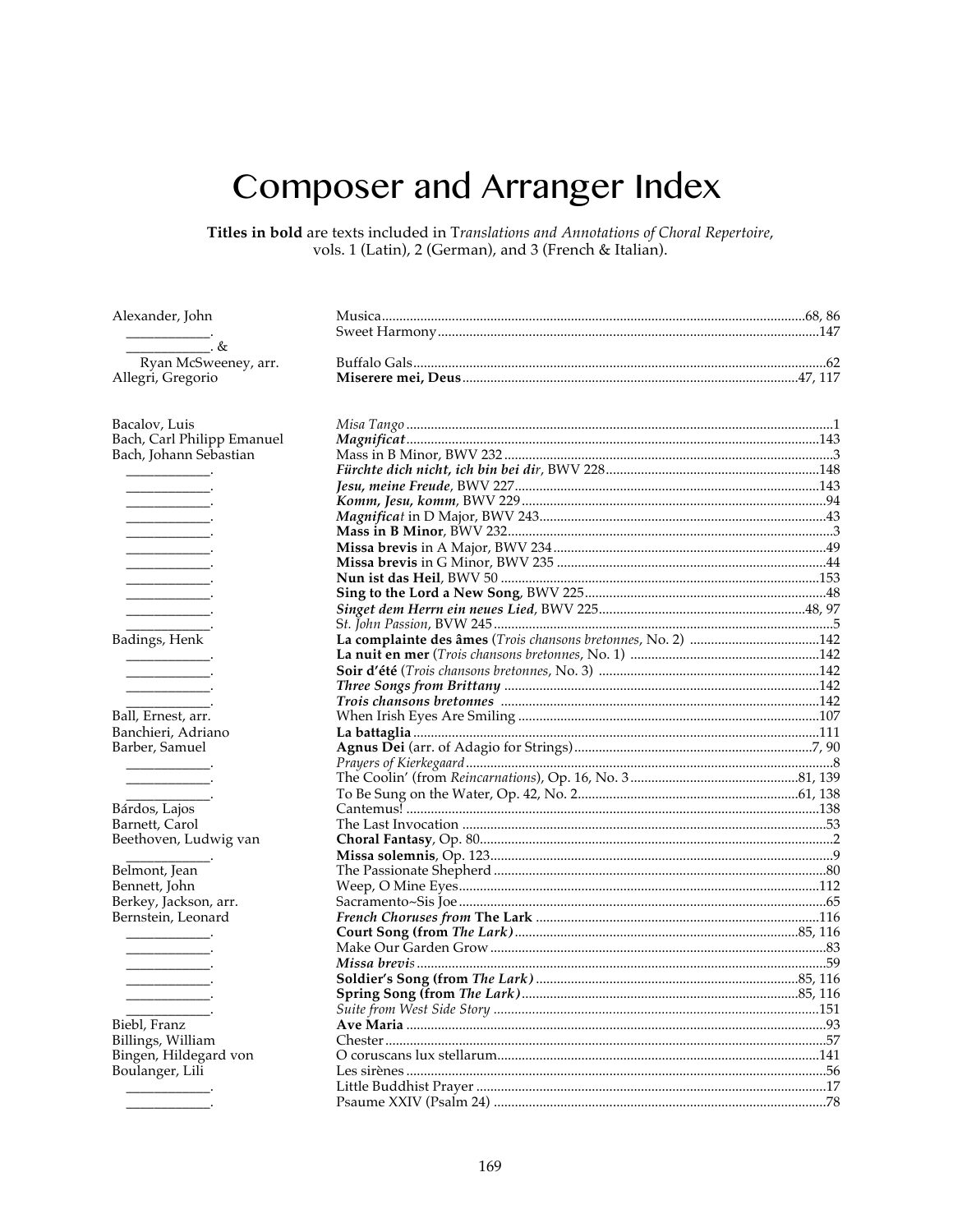| Brahms, Johannes                    |                                                                             |  |
|-------------------------------------|-----------------------------------------------------------------------------|--|
|                                     |                                                                             |  |
|                                     | Brennessel steht an Weges Rand (from Vier Zigeunerlieder, op. 112)114       |  |
|                                     |                                                                             |  |
|                                     |                                                                             |  |
|                                     |                                                                             |  |
| and the company of the company      |                                                                             |  |
|                                     |                                                                             |  |
|                                     |                                                                             |  |
|                                     |                                                                             |  |
|                                     |                                                                             |  |
|                                     |                                                                             |  |
|                                     | Liebe Schwalbe, kleine Schwalbe (from Vier Zigeunerlieder, op. 112) 114     |  |
|                                     |                                                                             |  |
|                                     |                                                                             |  |
|                                     |                                                                             |  |
|                                     |                                                                             |  |
|                                     |                                                                             |  |
| ___________                         |                                                                             |  |
|                                     |                                                                             |  |
|                                     |                                                                             |  |
|                                     |                                                                             |  |
|                                     |                                                                             |  |
|                                     | Rote Rosenknospen künden (from Vier Zigeunerlieder, op. 112)114             |  |
|                                     |                                                                             |  |
|                                     |                                                                             |  |
|                                     |                                                                             |  |
|                                     |                                                                             |  |
| and the company of the company of   |                                                                             |  |
| ___________                         |                                                                             |  |
|                                     |                                                                             |  |
|                                     |                                                                             |  |
| Britten, Benjamin                   |                                                                             |  |
|                                     |                                                                             |  |
|                                     |                                                                             |  |
|                                     | The Ballad of the Green Broom (from Five Flower Songs, Op. 47) 54           |  |
|                                     |                                                                             |  |
|                                     | The Succession of the Four Sweet Months (from Five Flower Songs, Op. 47) 54 |  |
|                                     |                                                                             |  |
| $\frac{1}{\sqrt{2}}$ arr.           |                                                                             |  |
| Bruckner, Anton                     |                                                                             |  |
|                                     |                                                                             |  |
|                                     |                                                                             |  |
|                                     |                                                                             |  |
|                                     |                                                                             |  |
| Burleigh, Harry T.                  |                                                                             |  |
| Busto, Javier                       |                                                                             |  |
|                                     |                                                                             |  |
|                                     |                                                                             |  |
| Carissimi, Giacomo                  |                                                                             |  |
| Casals, Pablo                       |                                                                             |  |
| Chen, Yi                            |                                                                             |  |
|                                     |                                                                             |  |
|                                     |                                                                             |  |
| ____________                        |                                                                             |  |
|                                     |                                                                             |  |
| Chesnokov, Pavel                    |                                                                             |  |
|                                     |                                                                             |  |
|                                     |                                                                             |  |
| Clausen, René                       |                                                                             |  |
| Copland, Aaron                      |                                                                             |  |
|                                     |                                                                             |  |
|                                     |                                                                             |  |
| ___________; Irving Fine, arr.      |                                                                             |  |
| ________________; Irving Fine, arr. |                                                                             |  |
|                                     |                                                                             |  |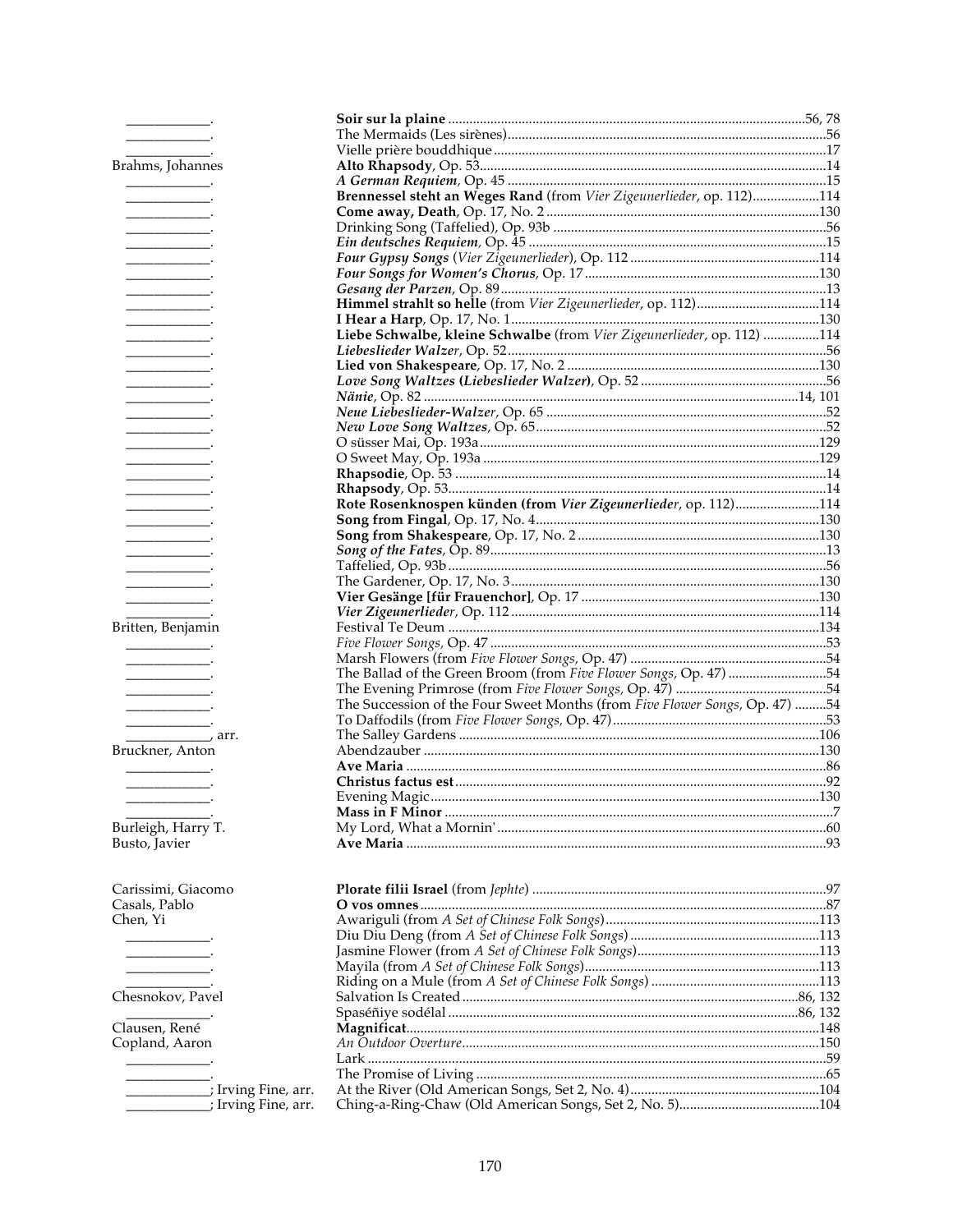| _____________; Irving Fine, arr.                      |                    |  |
|-------------------------------------------------------|--------------------|--|
|                                                       |                    |  |
| _______________; Irving Fine, arr.                    |                    |  |
| ______________; Irving Fine, arr.                     |                    |  |
|                                                       |                    |  |
| __________; Irving Fine, arr.                         |                    |  |
| Corelli, Archangelo                                   |                    |  |
| Dawson, William, arr.                                 |                    |  |
| de Cormier, Robert, arr.                              |                    |  |
| Debussy, Claude                                       |                    |  |
| Del Tredici, David                                    |                    |  |
| Delius, Frederick                                     |                    |  |
| Dello Joio, Norman                                    |                    |  |
|                                                       |                    |  |
| Des Prez, Josquin                                     |                    |  |
| Diemer, Emma Lou, arr.                                |                    |  |
| Distler, Hugo                                         |                    |  |
| Dupré, Marcel                                         |                    |  |
| Durante, Francesco                                    |                    |  |
| Duruflé, Maurice                                      |                    |  |
|                                                       |                    |  |
|                                                       |                    |  |
| Dvořák, Antonín                                       |                    |  |
|                                                       |                    |  |
|                                                       |                    |  |
| Edlund, Lars                                          |                    |  |
| Effinger, Cecil                                       |                    |  |
|                                                       |                    |  |
|                                                       |                    |  |
|                                                       |                    |  |
| Eglin, Michael                                        |                    |  |
| Erb, James, arr.                                      |                    |  |
| Eriksson, Gunnar, arr.                                |                    |  |
| Escaich, Thierry                                      |                    |  |
|                                                       |                    |  |
| Estévez, Antonio                                      |                    |  |
|                                                       |                    |  |
| Farmer, John                                          |                    |  |
| Fauré, Gabriel                                        |                    |  |
| Ferko, Frank                                          |                    |  |
|                                                       |                    |  |
| the company of the company of                         |                    |  |
|                                                       |                    |  |
|                                                       |                    |  |
|                                                       |                    |  |
| Fine, Irving, arr.                                    |                    |  |
|                                                       |                    |  |
| $\overline{\phantom{a}}$ arr.                         |                    |  |
| $\overline{\phantom{a}}$ arr.                         | Old American Songs |  |
| $\overline{\phantom{a}}$ arr.                         | Simple Gifts       |  |
| $\overline{\phantom{a}}$ arr.                         |                    |  |
|                                                       | The Dodger         |  |
|                                                       | Zion's Walls       |  |
| Fleming, Larry, arr.                                  |                    |  |
| Fosdick, W.W, & George R.<br>Poultron; Alice Parker & |                    |  |
| Robert Shaw, arr.                                     |                    |  |
| Fountain, Robert, arr.                                |                    |  |
|                                                       |                    |  |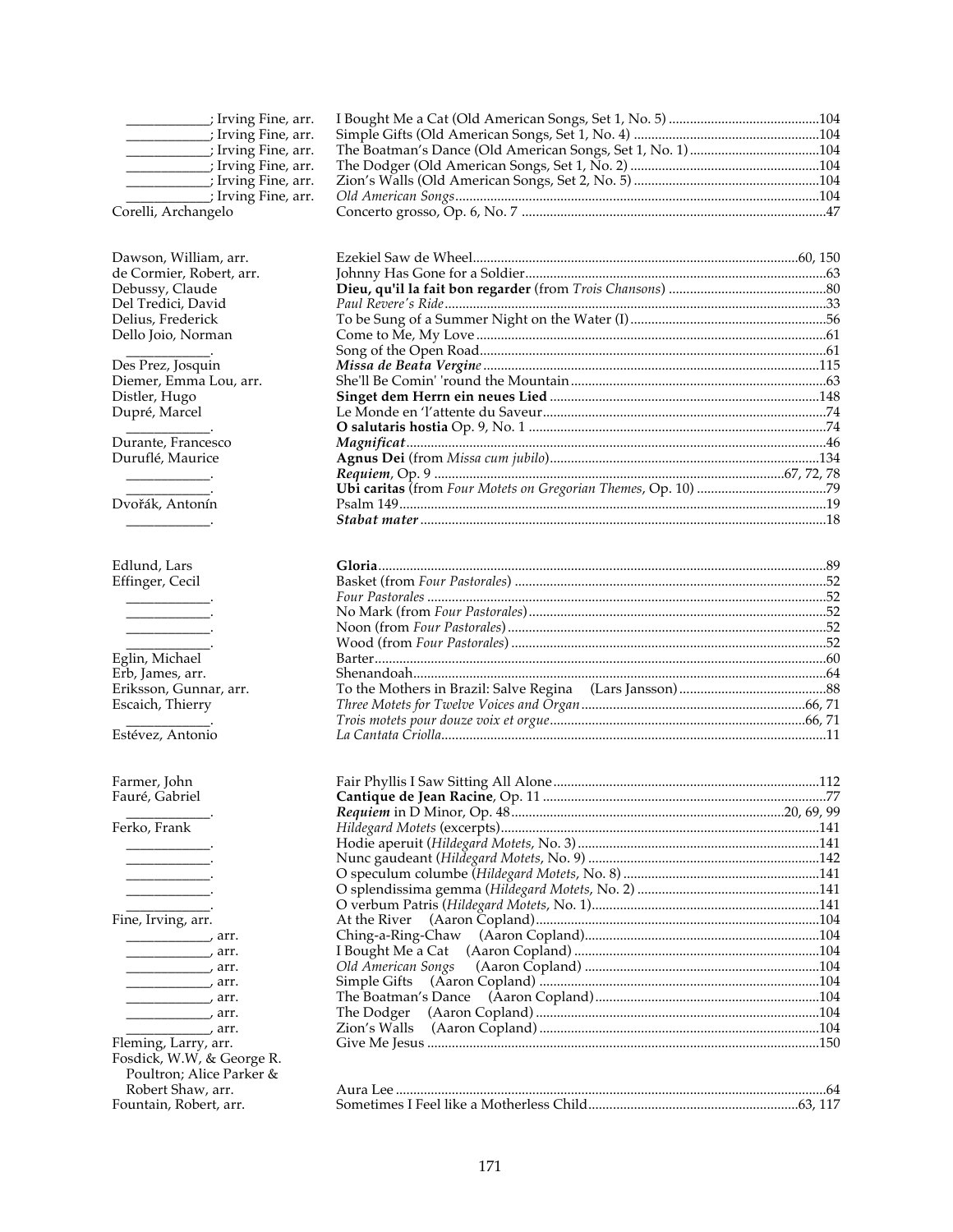Gabrieli, Giovanni  $\begin{tabular}{ll} \multicolumn{3}{c} {\textbf{1}} & \multicolumn{3}{c} {\textbf{1}} & \multicolumn{3}{c} {\textbf{1}} \\ \multicolumn{3}{c} {\textbf{2}} & \multicolumn{3}{c} {\textbf{3}} & \multicolumn{3}{c} {\textbf{4}} \\ \multicolumn{3}{c} {\textbf{4}} & \multicolumn{3}{c} {\textbf{5}} & \multicolumn{3}{c} {\textbf{6}} \\ \multicolumn{3}{c} {\textbf{5}} & \multicolumn{3}{c} {\textbf{6}} & \multicolumn{3}{c} {\textbf{6}} \\ \multicolumn{3}{c} {\textbf{5}} & \multicolumn$ 

Gawthorp, Daniel<br>Gesualdo, Carlo<br>Gibbons, Orlando Ginastera, Alberto

Golijov, Osvaldo Górecki, Henryk Grainger, Percy

 $\overline{\phantom{a}}$  arr. Gregorian Chant

Hailstork, Adolphus 

Hairston, Jester, arr.

Hallock, Peter<br>Handel, George Frideric

 $\overline{\phantom{a}}$ Handl, Jacob Hanson, Howard

 $\begin{tabular}{c} \multicolumn{1}{c} {\textbf{1}} & \multicolumn{1}{c} {\textbf{2}} \\ \multicolumn{1}{c} {\textbf{2}} & \multicolumn{1}{c} {\textbf{3}} \\ \multicolumn{1}{c} {\textbf{4}} & \multicolumn{1}{c} {\textbf{5}} \\ \multicolumn{1}{c} {\textbf{5}} & \multicolumn{1}{c} {\textbf{6}} \\ \multicolumn{1}{c} {\textbf{6}} & \multicolumn{1}{c} {\textbf{6}} \\ \multicolumn{1}{c} {\textbf{6}} & \multicolumn{1}{c} {\textbf{6}} \\ \multicolumn{1}{c} {\textbf{6}} & \multicolumn$ 

Hauptmann, Moritz

Haydn, Franz Joseph

Hayes, Mark, arr.

 $\frac{1}{\sqrt{2}}$  arr.. Henderson, Ruth Watson Higley, Brewster M. & Daniel Kelly; Mark Hayes, arr. Hogan, Moses  $\overline{a}$ 

|                               | aii. |
|-------------------------------|------|
| $\overline{\phantom{a}}$ arr. |      |
|                               |      |
|                               |      |
|                               |      |
| <u>__</u> ________, arr.      |      |
| Holst, Gustav                 |      |
|                               |      |
|                               |      |
|                               |      |
|                               |      |
|                               |      |
|                               |      |
|                               |      |
|                               |      |
|                               |      |
|                               |      |
|                               |      |
|                               |      |
|                               |      |
|                               |      |
|                               |      |
|                               |      |

| Nocturne.                                                        |  |
|------------------------------------------------------------------|--|
|                                                                  |  |
|                                                                  |  |
|                                                                  |  |
|                                                                  |  |
|                                                                  |  |
|                                                                  |  |
|                                                                  |  |
|                                                                  |  |
| The King Shall Rejoice, HWV 260 (Coronation Anthem No. 3)48, 100 |  |
|                                                                  |  |
|                                                                  |  |
|                                                                  |  |
|                                                                  |  |
|                                                                  |  |
|                                                                  |  |
|                                                                  |  |
|                                                                  |  |
| Goober Peas                                                      |  |
|                                                                  |  |
|                                                                  |  |
|                                                                  |  |
|                                                                  |  |

|                                                                             | 65 |
|-----------------------------------------------------------------------------|----|
| I'm Gonna Sing 'til the Spirit Moves in My Heart60, 94, 133, 150            |    |
|                                                                             |    |
|                                                                             |    |
| I Want Jesus to Walk with Me…………………………………………………………………………94, 133             |    |
|                                                                             |    |
|                                                                             |    |
|                                                                             |    |
| Battle Hymn (from Choral Hymns of the Rig Veda, Group 1, No. 1)17           |    |
|                                                                             |    |
|                                                                             |    |
|                                                                             |    |
|                                                                             |    |
| Funeral Chant (Choral Hymns from the Rig Veda, Group 2, No. 3)17            |    |
| Funeral Hymn (Choral Hymns from the Rig Veda, Group 1, No. 3) 17            |    |
| Hymn to Agni (Choral Hymns from the Rig Veda, Group 4, No. 2)17             |    |
| Hymn to Indra (Choral Hymns from the Rig Veda, Group 4, No. 4)17            |    |
| Hymn to Manas (Choral Hymns from the Rig Veda, Group 4, No. 3)17            |    |
| Hymn to Soma (Choral Hymns from the Rig Veda, Group 4, No. 2)17             |    |
| Hymn to the Dawn (Choral Hymns from the Rig Veda, Group 3, No. 1) 135       |    |
| Hymn to the Travellers (Choral Hymns from the Rig Veda, Group 3, No. 4) 135 |    |
| Hymn to the Waters (Choral Hymns from the Rig Veda, Group 3, No. 2) 135     |    |
| Hymn to Vena (Choral Hymns from the Rig Veda, Group 3, No. 3) 135           |    |
|                                                                             |    |
|                                                                             |    |
|                                                                             |    |
|                                                                             |    |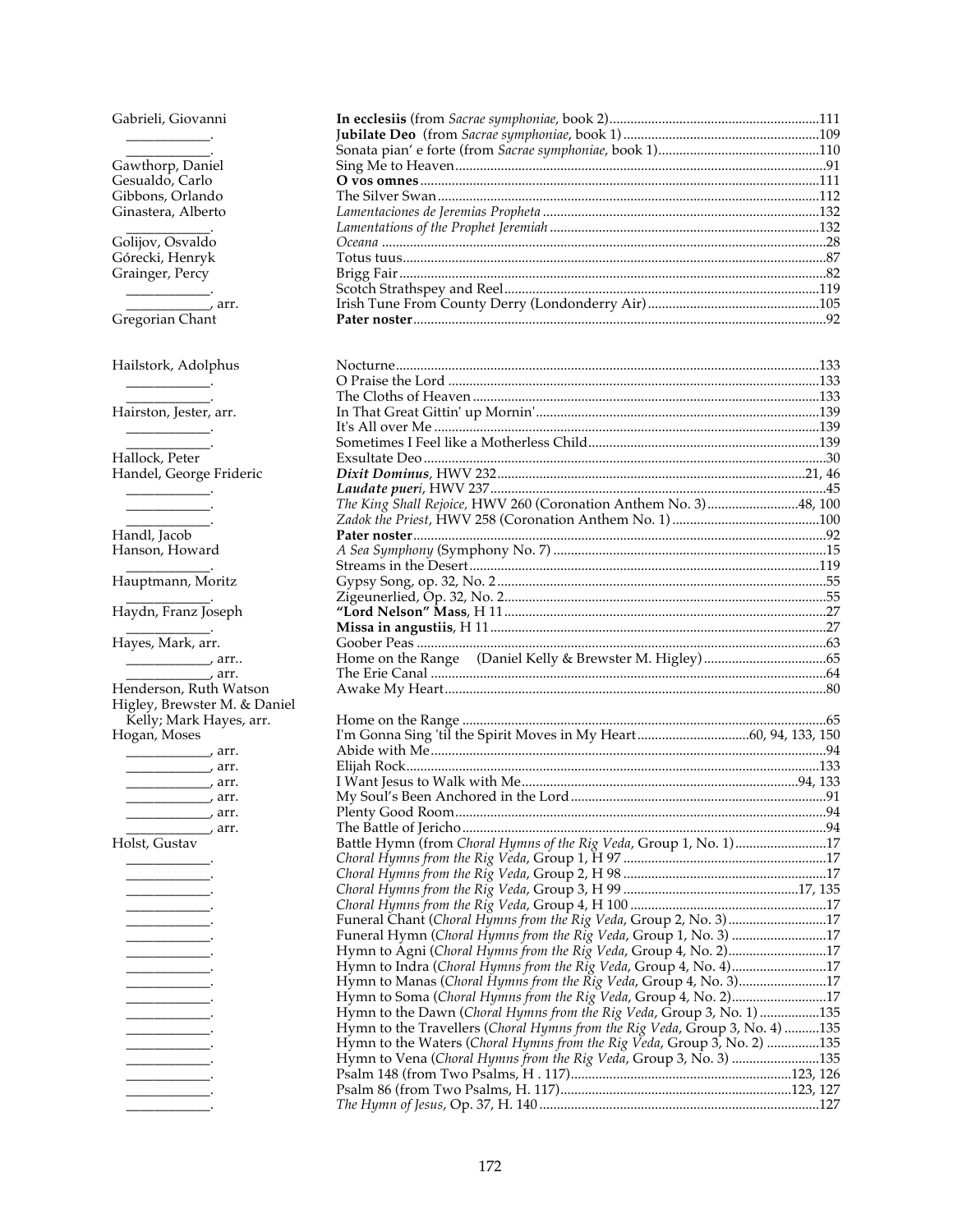|                                       | To the Unknown God (from Choral Hymns of the Rig Veda, Group 1, No. 2)17 |  |
|---------------------------------------|--------------------------------------------------------------------------|--|
|                                       |                                                                          |  |
| Hopkins, James                        |                                                                          |  |
|                                       |                                                                          |  |
| Howells, Herbert                      |                                                                          |  |
| Ives, Charles                         |                                                                          |  |
| Ives, Charles                         |                                                                          |  |
| Janequin, Clement                     |                                                                          |  |
|                                       |                                                                          |  |
| Jansson, Lars; Gunnar                 |                                                                          |  |
| Ericsson arr.                         |                                                                          |  |
| Kelly, Daniel & Brewster M.           |                                                                          |  |
| Higley; Mark Hayes, arr.              |                                                                          |  |
| Krenek, Ernst                         |                                                                          |  |
| Kubik, Gail                           |                                                                          |  |
| Kverno, Trond                         |                                                                          |  |
| Lambert, Constant                     |                                                                          |  |
| Landes, Rob                           |                                                                          |  |
| Lang, David                           |                                                                          |  |
| Langlais, Jean                        |                                                                          |  |
|                                       |                                                                          |  |
| Lauridsen, Morten                     |                                                                          |  |
|                                       |                                                                          |  |
| Lawson, Philip, arr.                  |                                                                          |  |
| Ligeti, György                        |                                                                          |  |
|                                       |                                                                          |  |
|                                       |                                                                          |  |
|                                       |                                                                          |  |
| London, Edwin & Rhonda                |                                                                          |  |
| Sandberg (Polay), arr.                |                                                                          |  |
| Long, Zhou                            |                                                                          |  |
| Lotti, Antonio                        |                                                                          |  |
| Luboff, Norman, arr.                  |                                                                          |  |
| Lvovsky, Grigory                      |                                                                          |  |
|                                       |                                                                          |  |
| Mahler, Gustav                        |                                                                          |  |
|                                       |                                                                          |  |
| Martin, Frank                         |                                                                          |  |
| McGlynn, Michael                      |                                                                          |  |
|                                       |                                                                          |  |
| McSweeney, Ryan &                     |                                                                          |  |
| John Alexander, arr.                  |                                                                          |  |
| Mendelssohn, Felix                    |                                                                          |  |
|                                       |                                                                          |  |
|                                       |                                                                          |  |
| Messiaen, Olivier                     |                                                                          |  |
| Miller, James, arr.<br>Monk, Meredith |                                                                          |  |
|                                       |                                                                          |  |
| Monteverdi, Claudio                   |                                                                          |  |
|                                       |                                                                          |  |
|                                       |                                                                          |  |
|                                       |                                                                          |  |
|                                       |                                                                          |  |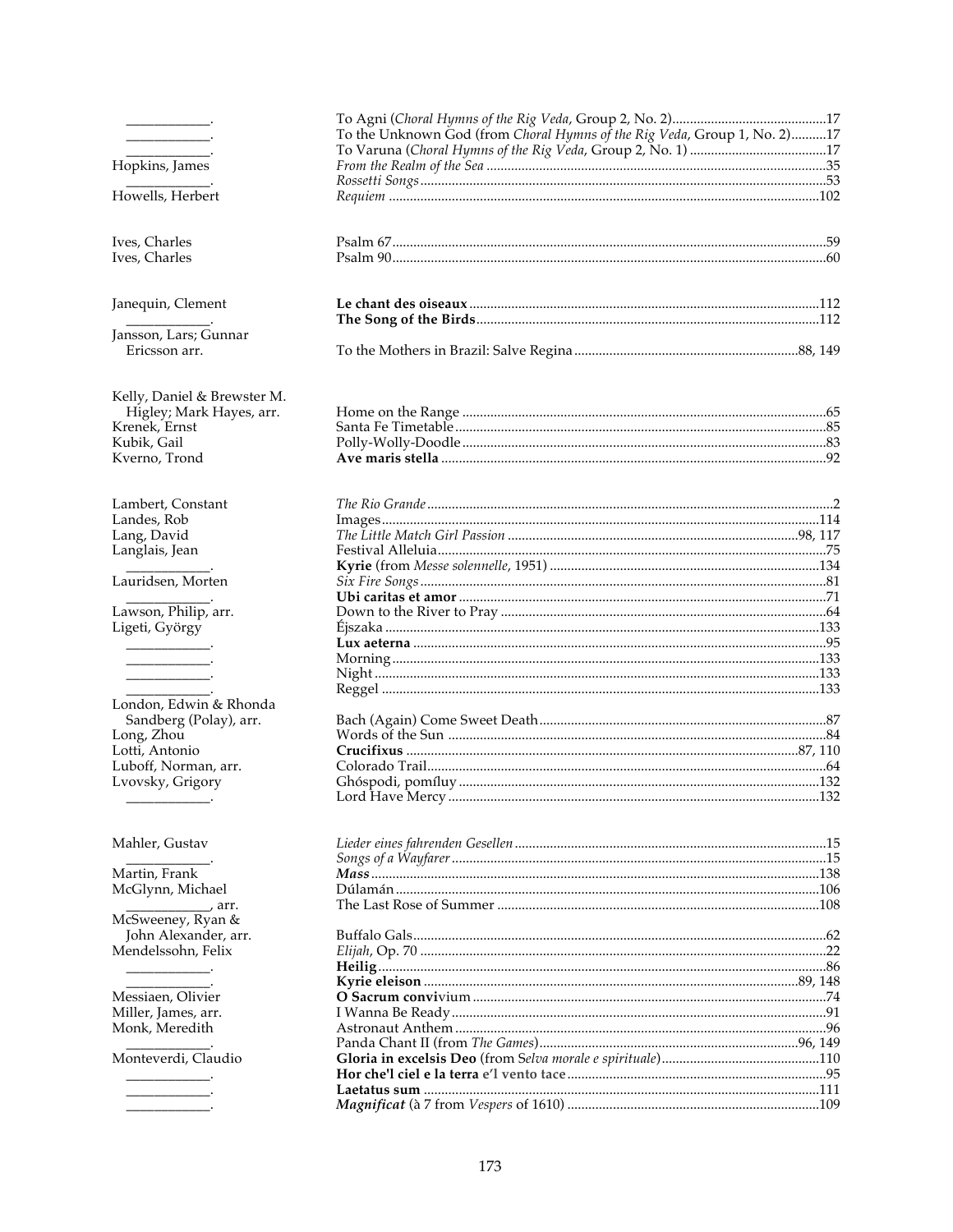| Mooney, David, arr.                                                                                                                                                                                                                                                                                                                                                                                                  |          |  |
|----------------------------------------------------------------------------------------------------------------------------------------------------------------------------------------------------------------------------------------------------------------------------------------------------------------------------------------------------------------------------------------------------------------------|----------|--|
| $\frac{1}{1}$ arr.                                                                                                                                                                                                                                                                                                                                                                                                   |          |  |
| $\overline{\phantom{a}}$ arr.                                                                                                                                                                                                                                                                                                                                                                                        |          |  |
|                                                                                                                                                                                                                                                                                                                                                                                                                      |          |  |
| $\overline{\phantom{iiiiiiiiiiiiiiiiiii}}$ arr.                                                                                                                                                                                                                                                                                                                                                                      |          |  |
| $\frac{1}{\sqrt{2}}$ arr.                                                                                                                                                                                                                                                                                                                                                                                            |          |  |
| Morley, Thomas                                                                                                                                                                                                                                                                                                                                                                                                       |          |  |
|                                                                                                                                                                                                                                                                                                                                                                                                                      |          |  |
|                                                                                                                                                                                                                                                                                                                                                                                                                      |          |  |
|                                                                                                                                                                                                                                                                                                                                                                                                                      |          |  |
| Morse, David, arr.                                                                                                                                                                                                                                                                                                                                                                                                   |          |  |
| $\overline{\phantom{a}}$ arr.                                                                                                                                                                                                                                                                                                                                                                                        |          |  |
| $\overline{\phantom{a}}$ arr.                                                                                                                                                                                                                                                                                                                                                                                        |          |  |
| $\overline{\phantom{a}}$ arr.                                                                                                                                                                                                                                                                                                                                                                                        |          |  |
| Mozart, Wolfgang Amadeus                                                                                                                                                                                                                                                                                                                                                                                             |          |  |
|                                                                                                                                                                                                                                                                                                                                                                                                                      |          |  |
|                                                                                                                                                                                                                                                                                                                                                                                                                      |          |  |
|                                                                                                                                                                                                                                                                                                                                                                                                                      |          |  |
|                                                                                                                                                                                                                                                                                                                                                                                                                      |          |  |
|                                                                                                                                                                                                                                                                                                                                                                                                                      |          |  |
|                                                                                                                                                                                                                                                                                                                                                                                                                      |          |  |
|                                                                                                                                                                                                                                                                                                                                                                                                                      |          |  |
| <u>and the company of the company of the company of the company of the company of the company of the company of the company of the company of the company of the company of the company of the company of the company of the com</u>                                                                                                                                                                                 |          |  |
|                                                                                                                                                                                                                                                                                                                                                                                                                      |          |  |
| Mulholland, James                                                                                                                                                                                                                                                                                                                                                                                                    |          |  |
| Nelson, Ron, arr.                                                                                                                                                                                                                                                                                                                                                                                                    |          |  |
| Niles, John Jacob                                                                                                                                                                                                                                                                                                                                                                                                    |          |  |
| Nystedt, Knut                                                                                                                                                                                                                                                                                                                                                                                                        |          |  |
|                                                                                                                                                                                                                                                                                                                                                                                                                      |          |  |
| O'Regan, Tarik                                                                                                                                                                                                                                                                                                                                                                                                       |          |  |
| Orbán, György                                                                                                                                                                                                                                                                                                                                                                                                        |          |  |
| Orff, Carl                                                                                                                                                                                                                                                                                                                                                                                                           |          |  |
| Palestrina, Giovanni Pierluigi                                                                                                                                                                                                                                                                                                                                                                                       |          |  |
|                                                                                                                                                                                                                                                                                                                                                                                                                      |          |  |
|                                                                                                                                                                                                                                                                                                                                                                                                                      |          |  |
| Parker, Alice &                                                                                                                                                                                                                                                                                                                                                                                                      |          |  |
| Robert Shaw, arr.                                                                                                                                                                                                                                                                                                                                                                                                    |          |  |
| $\frac{1}{1}$ arr.                                                                                                                                                                                                                                                                                                                                                                                                   |          |  |
| $\frac{1}{\sqrt{1-\frac{1}{2}}\sqrt{1-\frac{1}{2}}\sqrt{1-\frac{1}{2}}\sqrt{1-\frac{1}{2}}\sqrt{1-\frac{1}{2}}\sqrt{1-\frac{1}{2}}\sqrt{1-\frac{1}{2}}\sqrt{1-\frac{1}{2}}\sqrt{1-\frac{1}{2}}\sqrt{1-\frac{1}{2}}\sqrt{1-\frac{1}{2}}\sqrt{1-\frac{1}{2}}\sqrt{1-\frac{1}{2}}\sqrt{1-\frac{1}{2}}\sqrt{1-\frac{1}{2}}\sqrt{1-\frac{1}{2}}\sqrt{1-\frac{1}{2}}\sqrt{1-\frac{1}{2}}\sqrt{1-\frac{1}{2}}\sqrt{1-\frac$ |          |  |
|                                                                                                                                                                                                                                                                                                                                                                                                                      |          |  |
| $\frac{1}{\sqrt{2}}$ arr.                                                                                                                                                                                                                                                                                                                                                                                            | Aura Lee |  |
| Parker, Alice, arr.                                                                                                                                                                                                                                                                                                                                                                                                  |          |  |
| $\overline{\phantom{a}}$ arr.                                                                                                                                                                                                                                                                                                                                                                                        |          |  |
| $\overline{\phantom{a}}$ arr.                                                                                                                                                                                                                                                                                                                                                                                        |          |  |
| $\overline{\phantom{a}}$ arr.                                                                                                                                                                                                                                                                                                                                                                                        |          |  |
|                                                                                                                                                                                                                                                                                                                                                                                                                      |          |  |
| $\overline{\phantom{a}}$ arr.                                                                                                                                                                                                                                                                                                                                                                                        |          |  |
| $\overline{\phantom{a}}$ arr.                                                                                                                                                                                                                                                                                                                                                                                        |          |  |
| arr.,                                                                                                                                                                                                                                                                                                                                                                                                                |          |  |
| Parker, Horatio                                                                                                                                                                                                                                                                                                                                                                                                      |          |  |
|                                                                                                                                                                                                                                                                                                                                                                                                                      |          |  |
| Parry, Sir Hubert                                                                                                                                                                                                                                                                                                                                                                                                    |          |  |
| Pärt, Arvo                                                                                                                                                                                                                                                                                                                                                                                                           |          |  |
| Patriquin, Donald, arr.                                                                                                                                                                                                                                                                                                                                                                                              |          |  |
| Paulus, Stephen                                                                                                                                                                                                                                                                                                                                                                                                      |          |  |
|                                                                                                                                                                                                                                                                                                                                                                                                                      |          |  |
| Poulenc, Francis                                                                                                                                                                                                                                                                                                                                                                                                     |          |  |
| <u> 1989 - Jan Jan Ja</u>                                                                                                                                                                                                                                                                                                                                                                                            |          |  |
|                                                                                                                                                                                                                                                                                                                                                                                                                      |          |  |
|                                                                                                                                                                                                                                                                                                                                                                                                                      |          |  |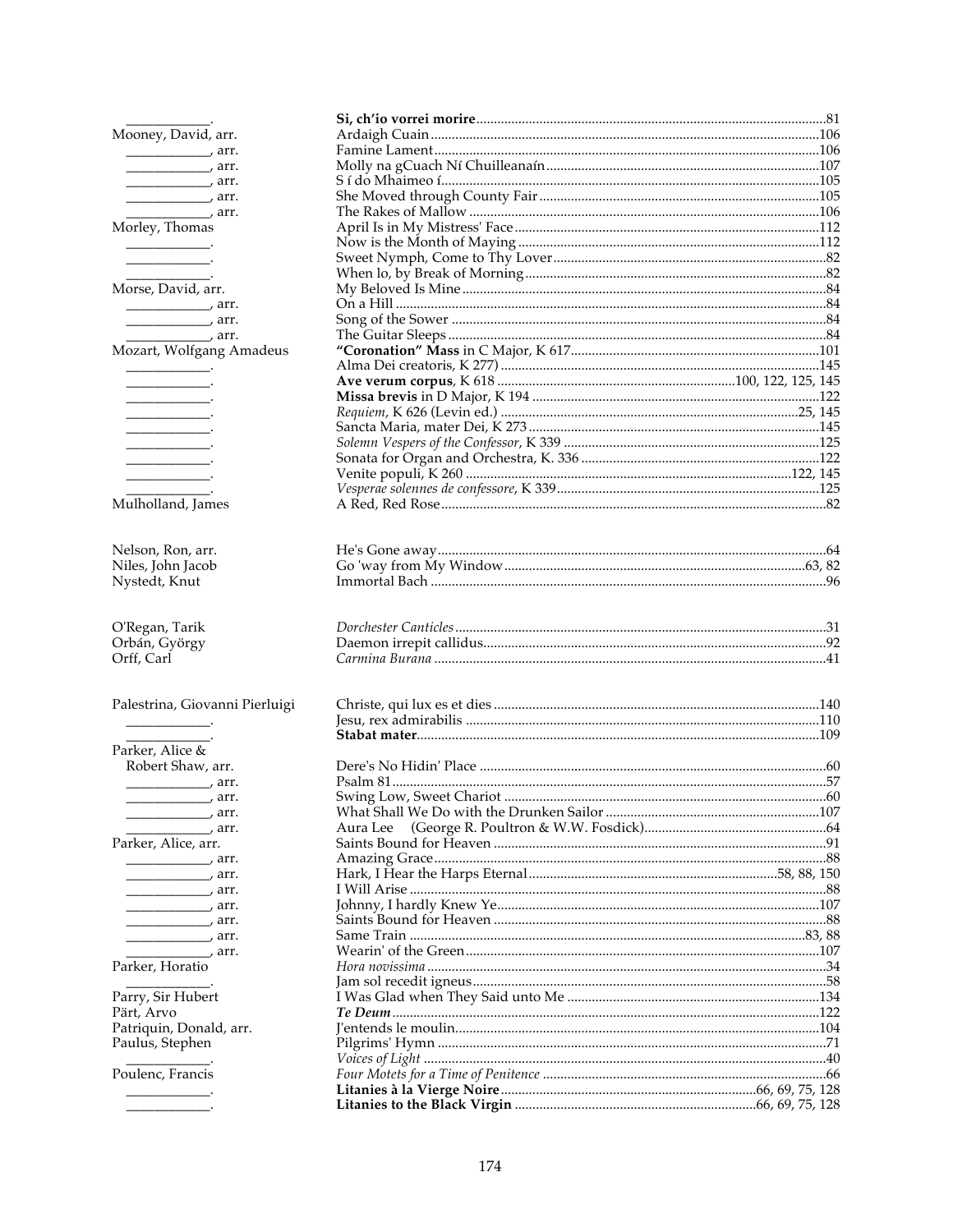|                               | Salut, Dame Sainte (from Quatre petites prières de Saint François d'Assise)74 |  |
|-------------------------------|-------------------------------------------------------------------------------|--|
|                               | Tenebrae factae sunt (Quatre motets pour un temps de penitence, No. 2) 66     |  |
|                               |                                                                               |  |
|                               | Tristis est anima mea (Quatre motets pour un temps de penitence, No. 3) 66    |  |
|                               |                                                                               |  |
|                               | Vinea mea electa (Quatre motets pour un temps de penitence, No. 1)66          |  |
|                               |                                                                               |  |
| Poultron, George R. &         |                                                                               |  |
| W.W. Fosdick. Alice Parker &  |                                                                               |  |
| Robert Shaw, arr.             |                                                                               |  |
| Powell, Mel                   |                                                                               |  |
| Purcell, Henry                |                                                                               |  |
|                               |                                                                               |  |
|                               |                                                                               |  |
| Rachmaninoff, Sergei          |                                                                               |  |
|                               |                                                                               |  |
|                               |                                                                               |  |
| Ravel, Maurice                |                                                                               |  |
|                               |                                                                               |  |
| the company of the company of |                                                                               |  |
|                               |                                                                               |  |
|                               |                                                                               |  |
|                               |                                                                               |  |
| Read, Paul                    |                                                                               |  |
| Ringwald, Roy, arr.           |                                                                               |  |
| Rossini, Gioachino            |                                                                               |  |
| Roth, Daniel                  |                                                                               |  |
|                               |                                                                               |  |
| Rutter, John                  |                                                                               |  |
|                               |                                                                               |  |
|                               |                                                                               |  |
|                               |                                                                               |  |
|                               |                                                                               |  |
|                               |                                                                               |  |
| $\alpha$ , arr.               |                                                                               |  |
|                               |                                                                               |  |
|                               |                                                                               |  |
| Sandberg (Polay), Rhonda &    |                                                                               |  |
| Edwin London, arr.            |                                                                               |  |
| Schmitt, Florent              |                                                                               |  |
|                               |                                                                               |  |

Schubert, Franz

L,

 $\overline{\phantom{a}}$  $\sim$ 

> ÷.  $\overline{\phantom{a}}$  $\overline{\phantom{a}}$

> > $\mathcal{L}$

 $\overline{\phantom{a}}$ 

Schuman, William<br>Schumann, Robert

Schütz, Heinrich

| Wie lieblich sind deine Wohnungen (Psalm 84, SWV 29)96, 154 |  |
|-------------------------------------------------------------|--|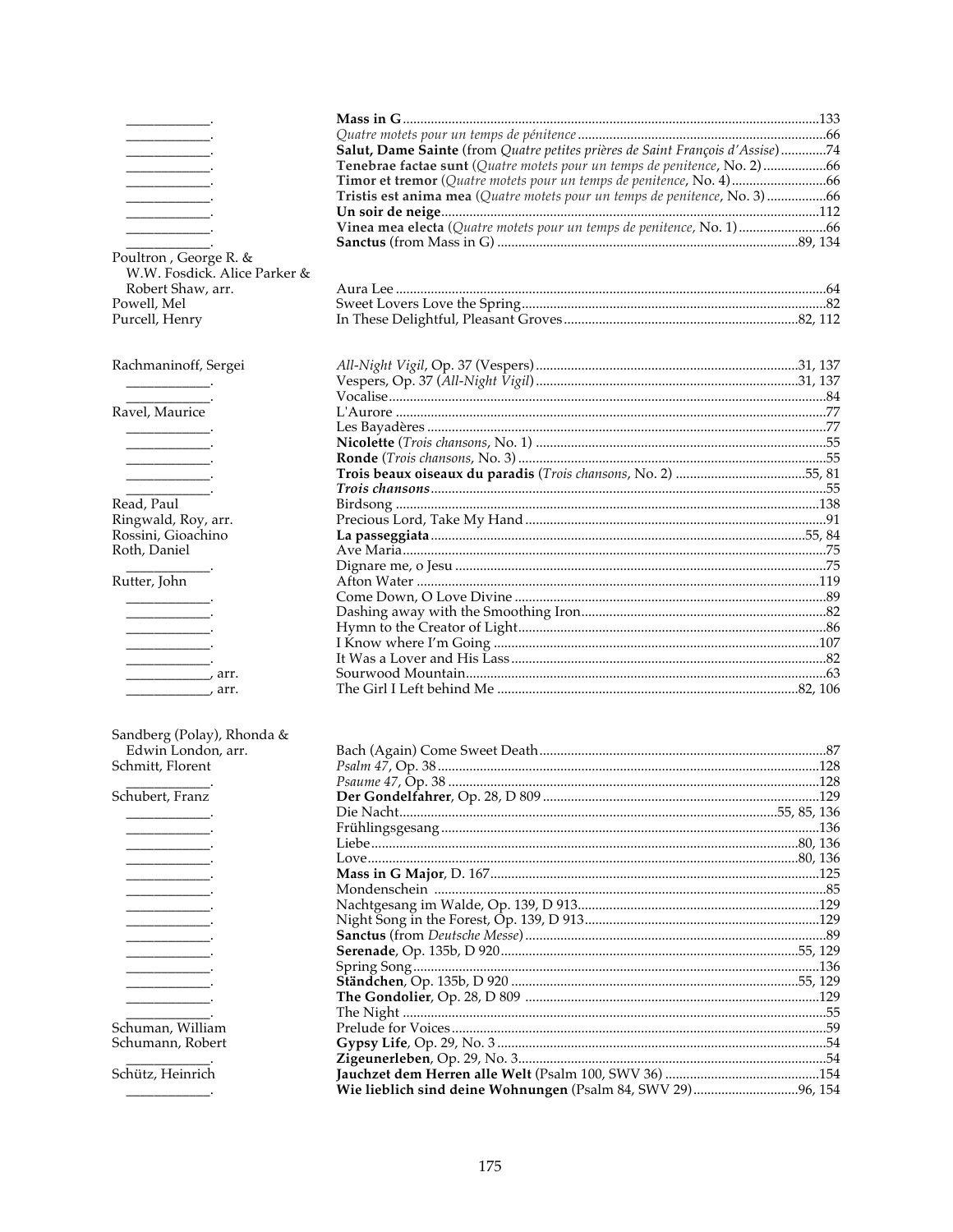Shafer, R. Murray Shaw, Robert & Alice Parker, arr. arr.<br>
The Fance Carrer arr.<br>
The Common Carr.  $\frac{1}{\sqrt{2}}$  arr. Staheli, Ronald, arr. Stanford, Charles Villiers Stravinsky, Igor<br>Stroope, Z. Randall Sweeney, Ryan & Jon Washburn, arr. Tavener, John  $\begin{array}{c} \begin{array}{c} \begin{array}{c} \begin{array}{c} \end{array} \\ \end{array} \end{array} \end{array}$ Tchaikovsky, Pyotr I'lych<br>Thompson, Randall  $\overbrace{\hspace{25mm}}^{ \hspace{25mm} \bullet \hspace{25mm} \bullet \hspace{25mm} \bullet \hspace{25mm} \bullet \hspace{25mm} \bullet \hspace{25mm} \bullet \hspace{25mm} \bullet \hspace{25mm} \bullet \hspace{25mm} \bullet \hspace{25mm} \bullet \hspace{25mm} \bullet \hspace{25mm} \bullet \hspace{25mm} \bullet \hspace{25mm} \bullet \hspace{25mm} \bullet \hspace{25mm} \bullet \hspace{25mm} \bullet \hspace{25mm} \bullet \hspace{25mm} \bullet \hspace{25mm} \bullet \hspace{25mm}$ Ticheli, Frank Tournemire, Charles Trad., Ryan Sweeney, trans. Vaughan Williams, Ralph Verdi, Giuseppe  $\sim$   $\sim$ Vierne, Louis Vivaldi, Antonio Wadsworth, Zachary Walker, William; Paul Christiansen, arr. Walton, William Washburn, Jon & Ryan Sweeney, arr. Weber, Carl Maria von Whitacre, Eric

| Dormition of the Mother of God (from Two Hymns to the Mother of God)124 |  |
|-------------------------------------------------------------------------|--|
| Hymn to the Mother of God (from Two Hymns to the Mother of God)124      |  |
|                                                                         |  |
|                                                                         |  |
|                                                                         |  |
|                                                                         |  |
|                                                                         |  |
|                                                                         |  |
|                                                                         |  |
|                                                                         |  |
|                                                                         |  |
|                                                                         |  |
|                                                                         |  |

| Serenade to Music.                                          |  |
|-------------------------------------------------------------|--|
| The Cloud-Capp'd Towers (Three Shakespeare Songs, No. 3)131 |  |
|                                                             |  |
|                                                             |  |
|                                                             |  |
|                                                             |  |
|                                                             |  |
|                                                             |  |
|                                                             |  |
|                                                             |  |
|                                                             |  |